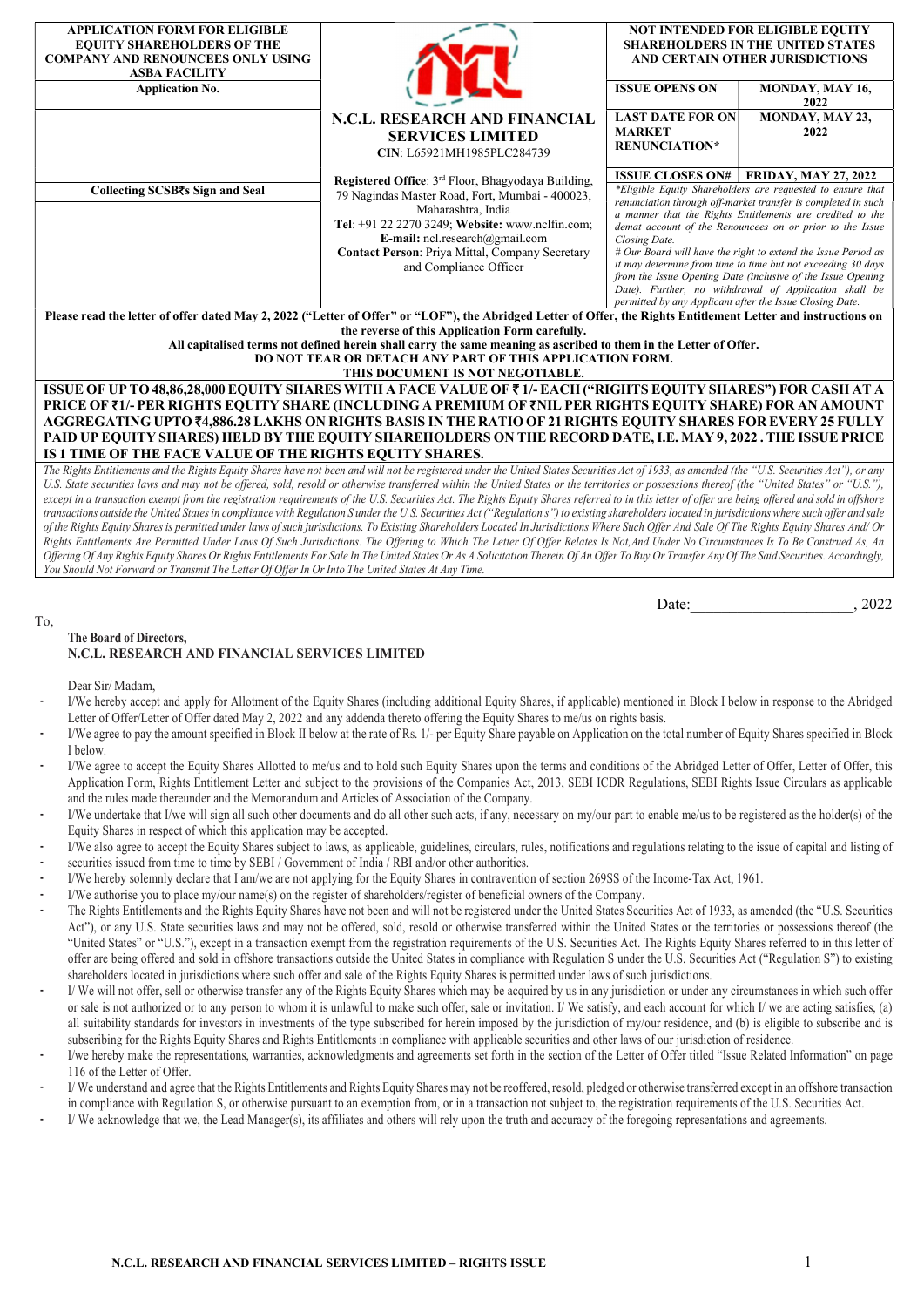## 1. NAME AND CONTACT DETAILS OF APPLICANT

| <u>tumbinus contrict belimbo of in ferchat</u>                |  |  |  |  |  |  |  |  |  |  |  |  |
|---------------------------------------------------------------|--|--|--|--|--|--|--|--|--|--|--|--|
| <b>Name of Sole/First Applicant</b>                           |  |  |  |  |  |  |  |  |  |  |  |  |
| <b>Name of Second Applicant</b>                               |  |  |  |  |  |  |  |  |  |  |  |  |
| <b>Name of Third Applicant</b>                                |  |  |  |  |  |  |  |  |  |  |  |  |
| <b>Indian Address:</b>                                        |  |  |  |  |  |  |  |  |  |  |  |  |
|                                                               |  |  |  |  |  |  |  |  |  |  |  |  |
| <b>Email ID:</b>                                              |  |  |  |  |  |  |  |  |  |  |  |  |
| Telephone/Mobile No.                                          |  |  |  |  |  |  |  |  |  |  |  |  |
| PERMANENT ACCOUNT NUMBER (PAN)<br><b>Sole/First Applicant</b> |  |  |  |  |  |  |  |  |  |  |  |  |
| Connel Annliague                                              |  |  |  |  |  |  |  |  |  |  |  |  |

| Sole/First<br>$-$<br>Applicant     |  |  |  |  |  |
|------------------------------------|--|--|--|--|--|
| Second<br>Applicant                |  |  |  |  |  |
| $\cdots$<br><b>Third Applicant</b> |  |  |  |  |  |

### 3. TYPE OF APPLICANTS (Please tick ):

Resident No-Resident

## Note: Non-resident Applicants applying on non-repatriation basis should select "Resident". DEPOSITORY ACCOUNT DETAILS : please provide your DP ID and Client ID (Please tick √ for NSDL or CDSL) :

| <b>NSDL</b>                                                                                     | CDSI |  |  |
|-------------------------------------------------------------------------------------------------|------|--|--|
| For NSDL enter 8 digit DP ID followed by 8 digit Client ID / For CDSL enter 16 digit Client ID. |      |  |  |
|                                                                                                 |      |  |  |

Note: Allotment of Equity Shares shall be made in dematerialized form only.

### 5. APPLICATION DETAILS

|  |  | <b>Equity Shares (Including additional Equity Shares) applied for [Block I]</b> |  |
|--|--|---------------------------------------------------------------------------------|--|
|  |  |                                                                                 |  |

|            | Total amount payable on application at $\overline{\tau}1/-$ per Equity Share [Block II] = [Block I] $\overline{x}$ $\overline{\tau}1$ |
|------------|---------------------------------------------------------------------------------------------------------------------------------------|
| in Figures | 'in Words                                                                                                                             |
|            |                                                                                                                                       |

## 6. PAYMENT DETAILS [IN CAPITAL LETTERS]

| Amount Blocked ('in figures):            |  |  |  |  |  |  |  |  |  |
|------------------------------------------|--|--|--|--|--|--|--|--|--|
| <b>Amount Blocked ('in Words):</b>       |  |  |  |  |  |  |  |  |  |
| <b>ASBA Bank Account No.</b>             |  |  |  |  |  |  |  |  |  |
| <b>Name of ASBA Bank Account Holder:</b> |  |  |  |  |  |  |  |  |  |
| <b>SCSB Name and Address :</b>           |  |  |  |  |  |  |  |  |  |
|                                          |  |  |  |  |  |  |  |  |  |

I/We authorise the SCSB to block the amount specified above as part of the ASBA process. I/We confirm that I/we are making the payment towards my/ourapplication through my/ our bank account only and not using any third-party bank account for making such payment. Further, I/we confirm that the ASBA Account is held in my/our own name.

#### SIGNATURE OF ASBA BANK ACCOUNT HOLDER

Sole/First Account Holder Second Joint Account Holder Third Joint Account Holder

Note: Signature(s) as per the specimen recorded with the SCSB. In case of joint shareholders, all the joint shareholders must sign in the same sequence as per specimen recorded with the SCSB.

## SIGNATURE OF APPLICANTS

I/We hereby confirm that I/we have read, understood and accept the terms and conditions of this Application Form, Rights Entitlement Letter, Abridged Letter of Offer / Letter of Offer dated May 2, 2022. I/we hereby confirm that I/we have read the instructions for filling up this Application Form given overleaf. I/We understand that in case of Allotment of Equity Shares to me/us, my/our beneficiary account as mentioned in this Application Form would get credited to the extent of allotted Equity Shares.

Sole/First Account Holder Second Joint Account Holder Third Joint Account Holder

Note: Signature(s) as per the specimen recorded with the Depositories. In case of joint shareholders, all the joint shareholders must sign in the same sequence as per specimen recorded with the Depositories.

# N.C.L. RESEARCH AND FINANCIAL SERVICES LIMITED – RIGHTS ISSUE ACKNOWLEDGEMENT SLIP FOR APPLICANT

-----------------------------------------------------------------------------------------------------------TEAR HERE----------------------------------------------------------------------------------------------------------------------

| <b>Received from</b>                         |  |  |  |                         |                  |  |  |  | <b>APPLICATION FORM NO.</b>   |
|----------------------------------------------|--|--|--|-------------------------|------------------|--|--|--|-------------------------------|
| <b>PAN</b>                                   |  |  |  |                         |                  |  |  |  |                               |
| <b>DP ID and Client ID</b>                   |  |  |  |                         |                  |  |  |  | Collecting SCSB₹s Sign & Seal |
| <b>Amount blocked</b><br>$\int$ (in figures) |  |  |  | Bank &<br><b>Branch</b> |                  |  |  |  |                               |
| <b>ASBA Account No.</b>                      |  |  |  |                         |                  |  |  |  | Date                          |
| Tel. / Mobile No.                            |  |  |  |                         | <b>Email Id:</b> |  |  |  |                               |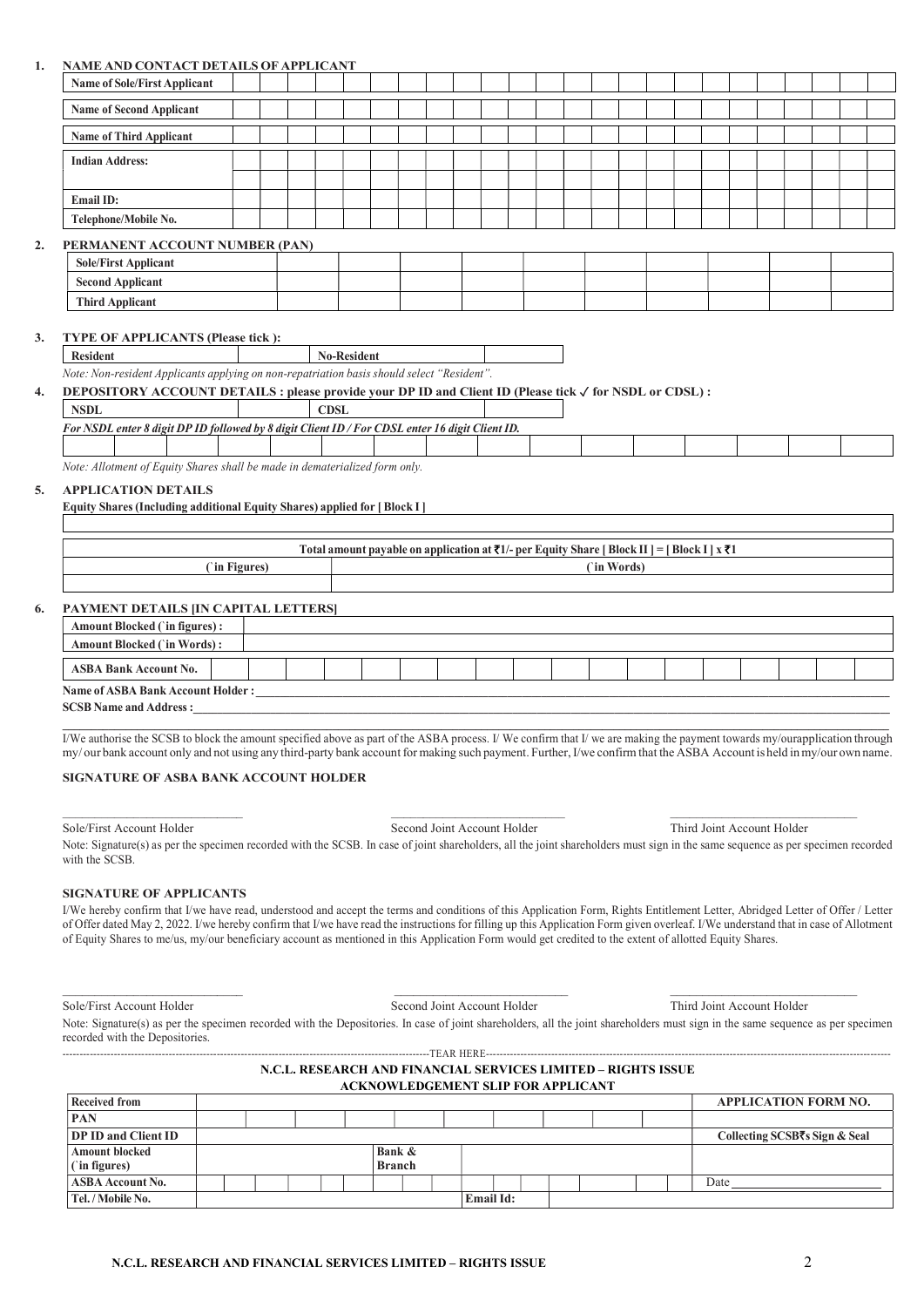## GENERAL INSTRUCTIONS

- a) Please read the instructions carefully before filling this Application Form.
- b) Please read the Letter of Offer and any addenda thereto carefully to understand the Application process and applicable settlement process. All references in this Application Form to the "Abridged Letter of Offer" are to the Abridged Letter of Offer read together with the Letter of Offer and any addenda thereto. For accessing the Letter of Offer, the Abridged Letter of Offer and the Application Form, please refer below links provided on page 4 of this Application Form.
- c) The Application Form can be used by both the Eligible Equity Shareholders and the Renouncees.<br> **d)** In accordance with Regulation 76 of the SEBI ICDR Regulations, SEBI Rights Issue Circu
- In accordance with Regulation 76 of the SEBI ICDR Regulations, SEBI Rights Issue Circulars and ASBA Circulars, all Investors desiring to make an Application in this Issue are mandatorily required to use the ASBA process. Investors should carefully read the provisions applicable to such Applications before making their Application through ASBA. For details, see "Terms of the Issue - Process of Making an application in the Issue - Making of an Application through the ASBA process" on page 118 of the Letter of Offer.
- e) Applications should be submitted to the Designated Branch of the SCSB or made online/electronic through the website of the SCSBs (if made available by such SCSB) for authorising such SCSB to block Application Money payable on the Application in their respective ASBA Accounts, Please note that on the Issue Closing Date, Applications through ASBA process will be uploaded until 5.00 p.m. (Indian Standard Time) or such extended time as permitted by the Stock Exchanges.
- f) Please note that in accordance with Regulation 77A of the SEBI ICDR Regulations read with the SEBI Rights Issue Circulars, the credit of Rights Entitlements and Allotment of Equity Shares shall be made in dematerialised form only. Accordingly, Eligible Equity Shareholders holding Equity Shares in physical form as on Record Date and desirous of subscribing to Equity Shares in this Issue are advised to furnish the details of their demat account to the Registrar or our Company at least two Working Days prior to the Issue Closing Date, to enable the credit of their Rights Entitlements in their respective demat accounts at least one day before the Issue Closing Date. For further details, see "TERMS OF THE ISSUE - PROCESS OF MAKING AN APPLICATION IN THE ISSUE" beginning on page 117 of the Letter of Offer.
- g) An Investor wishing to participate in this Issue through the ASBA facility, is required to have an ASBA enabled bank account with an SCSB, prior to making the Application and is required to provide necessary details, including details of the ASBA Account, authorizing the SCSB to block an amount equal to the Application Money in the ASBA Account mentioned in the Application Form. Please note that only those Investors who have a demat account can apply through ASBA facility.
- h) The Application should be complete in all respects. The Application Form found incomplete with regard to any of the particulars required to be given therein, and/or which are not completed in conformity with the terms of the Letter of Offer, Abridged Letter of Offer, the Rights Entitlement Letter and this Application Form are liable to be rejected. This Application Form must be filled in English only.
- i) In case of non-receipt of Application Form, Application can be made on plain paper mentioning all necessary details as mentioned under the section "Terms of the Issue - Making of an Application by Eligible Equity Shareholders on Plain Paper under ASBA process" on page 119 of the Letter of Offer. An Eligible Equity Shareholder shall submit the plain paper Application to the Designated Branch of the SCSB for authorising such SCSB to block Application Money in the said bank account maintained with the same SCSB. Applications on plain paper will not be accepted from any address outside India.
- j) An Eligible Equity Shareholder shall submit the plain paper Application to the Designated Branch of the SCSB for authorising such SCSB to block Application Money in
- the said bank account maintained with the same SCSB. Applications on plain paper will not be accepted from any address outside India. k) Applications should not to be submitted to the Banker to the Issue or Escrow Collection Bank (assuming that such Escrow Collection Bank is not an SCSB), our Company or the Registrar or the Lead Managers.
- l) All Applicants, and in the case of Application in joint names, each of the joint Applicants, should mention their PAN allotted under the Income Tax Act, 1961 irrespective of the amount of the Application. Except for Applications on behalf of the Central or the State Government, the residents of Sikkim and the officials appointed by the courts, Applications without PAN will be considered incomplete and are liable to be rejected. With effect from August 16, 2010, the demat accounts for Investors for which PAN details have not been verified shall be "suspended for credit" and no Allotment and credit of Equity Shares pursuant to this Issue shall be made into the accounts of such Investors.
- m) In case of Application through ASBA facility, all payments will be made only by blocking the amount in the ASBA Account. Cash payment or payment by cheque or demand draft or pay order or NEFT or RTGS or through any other mode is not acceptable for application. In case payment is made in contravention of this, the Application will be deemed invalid and the Application Money will be refunded and no interest will be paid thereon.
- n) For physical Applications through ASBA at Designated Branches of SCSB, signatures should be either in English or Hindi or in any other language specified in the Eighth Schedule to the Constitution of India. Signatures other than in any such language or thumb impression must be attested by a Notary Public or a Special Executive Magistrate under his/her official seal. The Investors must sign the Application as per the specimen signature recorded with our Company / Registrar / depositories.
- o) Physical shareholders who have converted their shares from physical to demat mode and received rights entitlement in their demat account will have to mention their demat account number in ASBA application which can be submitted to any of the SCSBs where they have the bank account.
- p) In case of joint holders and physical Applications through ASBA process, all joint holders must sign the relevant part of this Application Form in the same order and as per the specimen signature(s) recorded with the SCSB. In case of joint Applicants, reference, if any, will be made in the first Applicant's name and all communication will be addressed to the first Applicant.
- q) All communication in connection with Applications for the Equity Shares, including any change in address of the Investors should be addressed to the Registrar prior to the date of Allotment in the Issue quoting the name of the first/sole Applicant and folio numbers/ DP ID and Client ID. In case of any change in address of the Eligible Equity Shareholders, the Eligible Equity Shareholders should also send the intimation for such change to the respective depository participant or to our Company or the Registrar.
- r) Please note that Applications through ASBA may be submitted at all designated branches of the SCSBs available on the SEBI website at https://www.sebi.gov.in/sebiweb/ other/OtherAction.do?doRecognisedFpi=yes&intmId=34, updated from time to time, or at such other website as may be prescribed by SEBI from time to time. In addition, Applicants should consult with the relevant SCSB to ensure that there is no statutory / regulatory action restricting the Application being submitted through them.
- s) Applicants are required to ensure that the number of Equity Shares applied for by them do not exceed the prescribed limits under the applicable law.
- t) The Applicants shall submit only one Application Form in respect of the same Rights Entitlements available in a particular demat account. In case of Investors who have provided details of demat account in accordance with the SEBI ICDR Regulations, such Investors will have to apply for the Equity Shares from the same demat account in which they are holding the Rights Entitlements and in case of multiple demat accounts, the Investors are required to submit a separate Application Form for each demat account. u) Please note that Applications without depository account details shall be treated as incomplete and shall be rejected.
- v) Any Investor being an OCB is required not to be under the adverse notice of the RBI and to obtain prior approval from RBI for applying in this Issue and such approval should be submitted to Registrar to the Issue so that the same is received on or prior to the Issue Closing Date.
- w) Only Eligible Equity Shareholders who are eligible to subscribe for Rights Entitlement and Equity Shares in their respective jurisdictions under applicable securities laws are eligible to participate.
- x) Only the Investors holding Equity Shares in demat form or the Physical Shareholders who furnish the details of their demat accounts to the Registrar not later than two Working Days prior to the Issue Closing Date, are eligible to participate through the ASBA process. In accordance with the SEBI Rights Issue Circulars, the Eligible Equity Shareholders, who hold Equity Shares in physical form as on Record Date and who have not furnished the details of their demat account to the Registrar or our Company at least two Working Days prior to the Issue Closing Date shall not be eligible to apply in this Rights Issue.
- y) Our Company, in consultation with the Lead Managers reserves the right to treat as invalid any Application Form which: (i) appears to our Company or its agents to have been executed in, electronically transmitted from or dispatched from the United States or other jurisdictions where the offer and sale of the Equity Shares and/or the Rights Entitlements is not permitted under laws of such jurisdictions; (ii) does not include the relevant certifications set out in the Application Form, including to the effect that the person submitting and/or renouncing the Application Form is not in the United States and eligible to subscribe for the Equity Shares and/or the Rights Entitlements under applicable securities laws, and such person is complying with laws of jurisdictions applicable to such person in connection with this Issue and have obtained requisite approvals before applying in this Issue; or (iii) where either a registered Indian address is not provided or our Company believes acceptance of such Application Form may infringe applicable legal or regulatory requirements; and our Company shall not be bound to issue or allot any Equity Shares and/or the Rights Entitlements in respect of any such Application Form.
- z) PLEASE NOTE THAT CREDIT OF THE RIGHTS ENTITLEMENTS IN THE DEMAT ACCOUNT DOES NOT, PER SE, ENTITLE THE INVESTORS TO THE RIGHTS EQUITY SHARES AND THE INVESTORS HAVE TO SUBMIT APPLICATION FOR THE RIGHTS EQUITY SHARES ON OR BEFORE THE ISSUE CLOSING DATE AND MAKE PAYMENT OF THE APPLICATION MONEY. FOR DETAILS, SEE "TERMS OF THE ISSUE - PROCESS OF MAKING AN APPLICATION IN THE ISSUE" ON PAGE 116 OF THE LETTER OF OFFER
- aa) In place of Application number, Investors can mention the reference number as provided in the e-mail received from Registrar informing about their Rights Entitlement or the reference number of Rights Entitlement Letter or last eight digits of their demat account. For plain application form, application number will be 8 digit client code of the applicant.
- bb) Please note that the Rights Entitlements which are neither renounced nor subscribed by the Investors on or before the Issue Closing Date shall lanse and shall be extinguished after the Issue Closing Date.